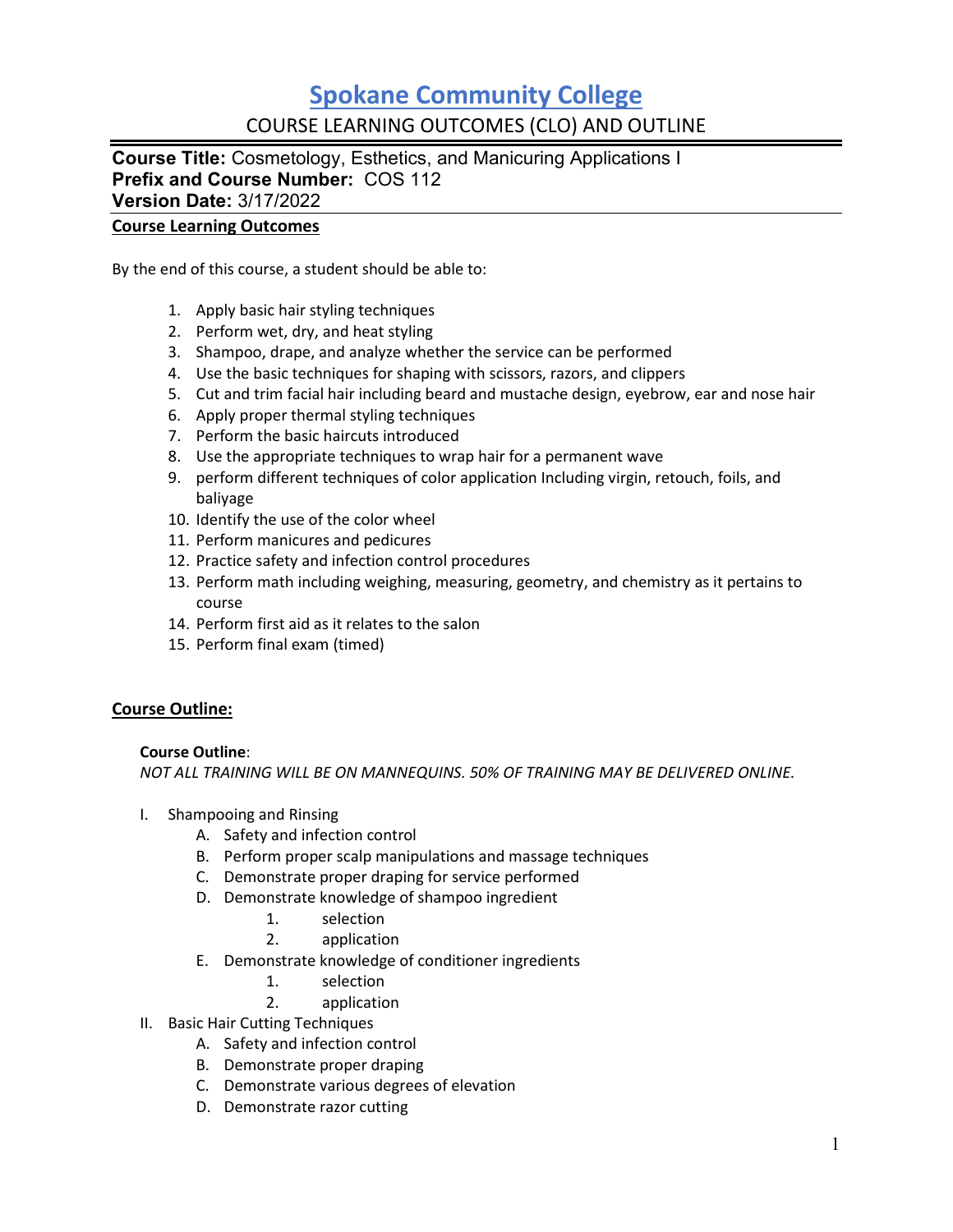# **Spokane Community College**

### COURSE LEARNING OUTCOMES (CLO) AND OUTLINE

## **Course Title:** Cosmetology, Esthetics, and Manicuring Applications I **Prefix and Course Number:** COS 112

### **Version Date:** 3/17/2022

- E. Demonstrate scissor cutting
- F. Demonstrate texturizing
- G. demonstrate proper sectioning
- H. Demonstrate proper use of clippers
- III. Permanent waving methods
	- A. Safety and infection control
	- B. Demonstrate proper draping for texturizing service
	- C. Demonstrate sectioning and blocking
	- D. Demonstrate wrapping techniques
	- E. Perform test curl
	- F. Application of waving lotion and neutralizer
	- G. Understand processing time
	- H. Recognize wave pattern formation
	- I. Applying protective cream and cotton around hair line and related to safety measures
	- J. Identify over processing
	- K. Identify under processing
	- L. Understand methods of neutralization
	- M. Identify the difference between cold wave, body wave, endo and exothermic waves
	- N. Understand the importance of release statements
- IV. Hair coloring application methods
	- A. Safety and infection control
	- B. Perform client consultation
	- C. Perform patch test
	- D. Perform strand test
	- E. Perform proper draping for hair color service
	- F. Perform all basic application methods
	- G. Perform hair lightening to understand the levels of lift
- V. Manicuring and pedicuring application methods
	- A. Safety and infection control
	- B. Demonstrate the use of Implements, supplies and equipment
	- C. Demonstrate gel polish application and removal, basic and hot oil manicure procedures
	- D. Demonstrate gel polish application and removal, and basic pedicure procedures
	- E. Demonstrate paraffin application
	- F. Perform massage manipulations and they pertain to manicures and pedicures
- IX. Hair Styling
	- A. Safety and infection control
	- B. Demonstrate proper draping for hair styling service being performed
	- C. Demonstrate thermal styling techniques
	- D. Demonstrate blow dry styling techniques
	- E. Demonstrate finger waving pin curling and roller setting techniques
- X. Exam preparation (timed)
	- G. Perform safety and infection control
	- H. Perform a thermal curl